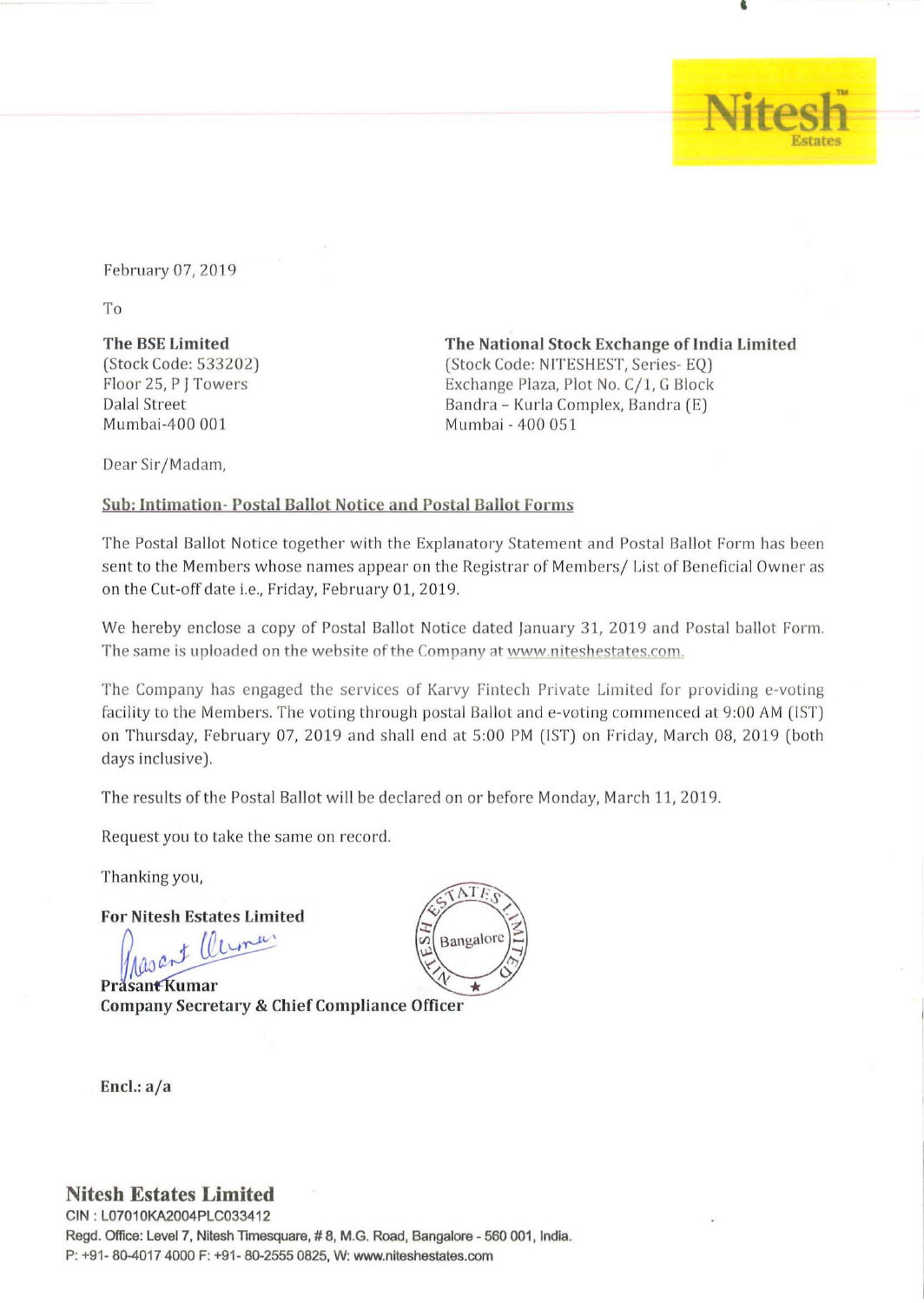## **NITESH ESTATES LIMITED (CIN: L07010KA2004PLC033412) Regd. Office: Nitesh Times quare, 7th Floor, No.8, M.G. Road, Bengaluru-560 001 Ph: +91-80-4017 4000, Email ID: investor@niteshestates.com; Web: www.niteshestates.com**

## **POSTAL BALLOT NOTICE**

[Pursuant to Sections 108 and 110 of the Companies Act, 2013 read with Rules20 and 22 of the Companies (Management and Administration) Rules, 2014]

## **TO THE MEMBERS NITESH ESTATES LIMITED**

Notice is hereby given pursuant to Section 108, Section 110 and other applicable provisions, if any, of the Companies Act, 2013, read with Rules 20 and 22 of the Companies (Management and Administration) Rules, 2014, (including any statutory modification(s) or reenactment(s) thereof for the time being in force),SEBI (Listing Obligations and Disclosure Requirements) Regulations, 2015 and pursuant to other applicable Laws and Regulations that the Company seeks approval of Members, through Postal Ballot / e-voting for the following:

- a. To approve the change of name of the Company to "NEL Holdings Limited".
- b. To alter the Name Clause in the Memorandum of Association and to substitute the name in the Articles of Association of the Company.

Members' consent is sought for the proposal contained in the resolutions given in this Notice. The Explanatory Statement pertaining to the said resolutions setting out the material facts are annexed hereto along with Postal Ballot Form. The Notice will also be placed on the website of the Company www.niteshestates.com.

The Company has appointed Mr. Sudhindra K. S, Practicing Company Secretary (FCS No: 7909, CP No. 8190), Bengaluru as the Scrutinizer for conducting the Postal Ballot process in a fair and transparent manner and in accordance with the provisions of the Companies Act, 2013 and the rules made thereunder.

Please read the instructions printed on the Postal Ballot Form carefully and return the Postal Ballot Form duly completed and signed in all respects in the enclosed self-addressed pre-paid postage envelope, so as to reach the Scrutinizer on or before **5.00 PM on Friday, March 08, 2019**. Members desiring to opt for e-voting as per the facilities arranged by the Company are requested to read the instructions in the 'Notes' under the section 'INSTRUCTIONS FOR E-VOTING'.

#### **Item No 1: To approve the change of name of the Company to "NEL Holdings Limited"**

To consider and if thought fit,to pass the following resolution as a **Special Resolution***:*

*"RESOLVED THAT pursuant to the provisions of Section 13 and other applicable provisions of the Companies Act, 201, (including any statutory modifications, amendments or re-enactments thereto for the time being in force, if any,) and any other Regulations for the time being in force and subject to such approvals, consents, permissions and sanctions as may be necessary to be obtained from appropriate government authorities, departments, offices, institutions, banks, bodies and agencies and subject to such terms, conditions, alterations, corrections, changes, variations and / or modifications, if any, as may be stipulated by any authority while granting such approvals and the Securities and Exchange Board of India (Listing Obligations and Disclosure Requirements) Regulations, 2015, as amended ("SEBI LODR Regulations") and other applicable Securities and Exchange Board of India ("SEBI") regulations and guidelines, other applicable laws, regulations, policies or guidelines, if any, and subject to the approval of the Central Government, the consent of the Members be and is hereby accorded to change the name of the Company from Nitesh Estates Limited to "NEL Holdings Limited".*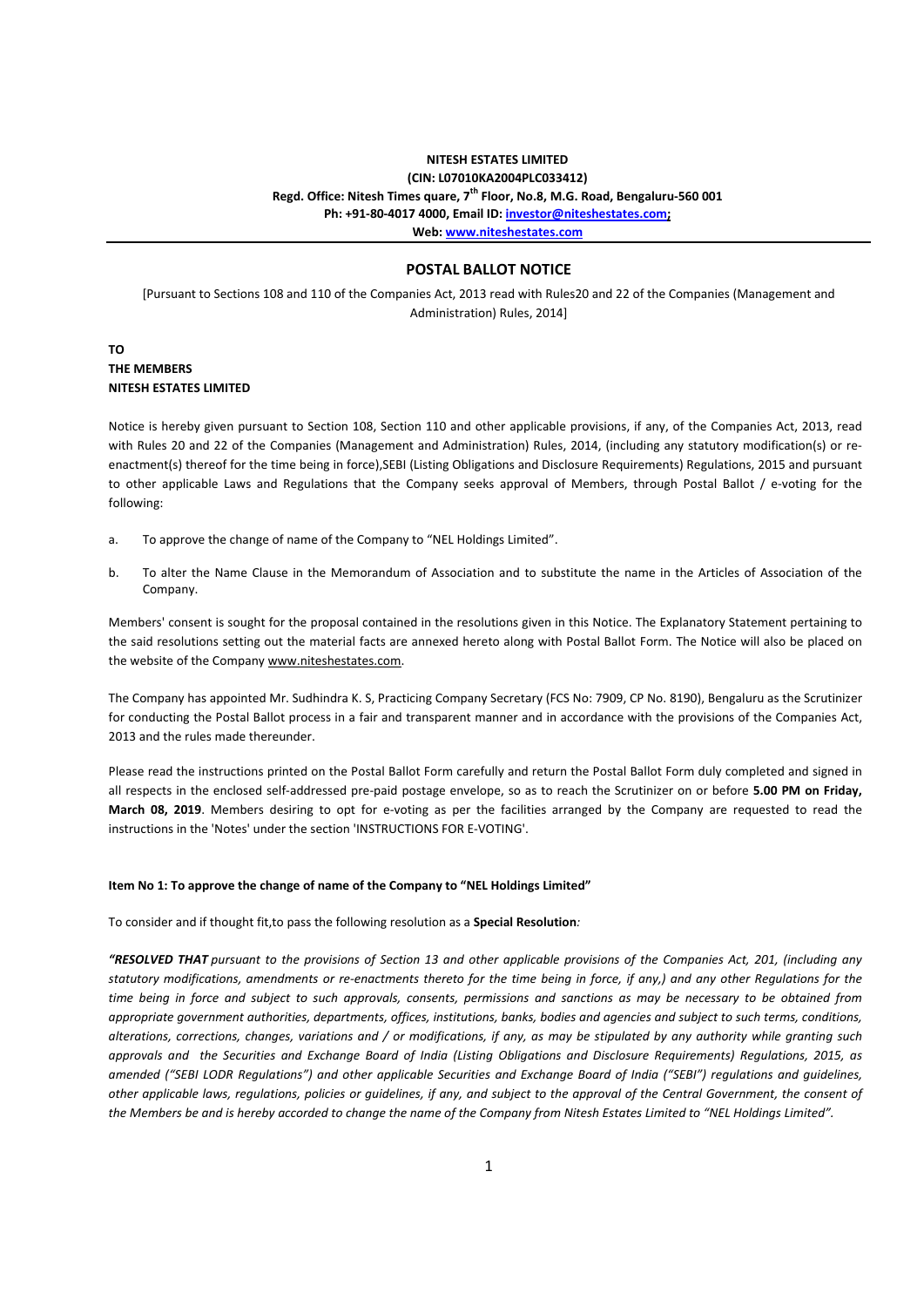*RESOLVED FURTHER THAT the Board of Directors be and are hereby authorized to do all such things, deeds, matters and acts as may be required to give effect to this resolution and to do all things incidental and ancillary thereto."* 

## **Item No. 2: To alter the Name Clause in the Memorandum of Association and to substitute name in the Articles of Association of the Company.**

To consider and if thought fit to pass the following resolution as a **Special Resolution**:

*"RESOLVED THAT pursuant to the provisions of Section 13 and other applicable provisions of the Companies Act, 2013, if any, (including any statutory modifications, amendments or re-enactments thereto for the time being in force) Clause I of the Memorandum of Association of the Company be substituted by the following:* 

'The Name of the company is "NEL Holdings Limited".

*RESOLVED FURTHER THAT in terms of Section 14 of the Companies Act, 2013 the Articles of Association of the Company be altered by deleting the existing name of the Company wherever appearing and substituting it with the new name of the Company.* 

*RESOLVED FURTHER THAT the name Nitesh Estates Limited wherever appearing in the Memorandum of Association and Articles of Association be substituted by the new name "NEL Holdings Limited" upon approval.* 

*RESOLVED FURTHER THAT the Board of Directors be and are hereby authorized to do all such things, deeds, matters and acts as may be required to give effect to this resolution and to do all things incidental and ancillary thereto."* 

> **By the Order of the Board of Directors For NITESH ESTATES LIMITED**

**January 31, 2019 Prasant Kumar Bengaluru Company Secretary & Chief Compliance Officer** 

#### **NOTES:**

1 A statement explaining the reasons for the proposed Resolutions and setting out material facts pursuant to Section 102 of the Companies Act, 2013 is annexed hereto.

\_\_\_\_\_\_\_\_\_\_\_\_\_\_\_\_\_\_\_\_\_\_\_\_\_\_\_\_\_\_\_\_\_\_\_\_\_\_\_\_\_\_\_\_\_\_\_\_\_\_\_\_\_\_\_\_\_\_\_\_\_\_\_\_\_\_\_\_\_\_\_\_\_\_\_\_\_\_\_\_\_\_\_\_\_\_\_\_\_\_\_\_\_\_\_\_\_\_\_\_\_\_

- 2 The notice of the Postal Ballot will also be placed at the Company's website www.niteshestates.com which will remain till the last date fixed for receipt of the postal ballots from the members.
- 3 The Postal Ballot Form and the self-addressed Business Reply Envelope (postage pre-paid, if posted in India) are enclosed for all the members whose names appear in the Register of Members / list of Beneficial Owners, received from the National Securities Depository Limited (NSDL)/Central Depository Services (India) Limited (CDSL) as on **Friday, February 01, 2019**.
- 4 The Members are requested to read the instructions printed in the Postal Ballot Form carefully and return the said Postal Ballot Form **(no other form or photocopy of the Postal Ballot Form is permitted)** duly completed with the Assent (For) or Dissent (Against), in the attached pre-paid envelope, so as to reach the Scrutinizer not later than the close of working hours on **Friday, March 08, 2019** to be eligible for being considered, failing which, it will be strictly treated as if no reply has been received from the Member (s).
- Upon completion of the scrutiny of the Forms, the Scrutinizer will submit his report to the Managing Director or any other Executive Director as authorized by the Board of the Company. Subsequently, the result of the Postal Ballot will be announced on **Monday, March 11, 2019** by the Managing Director or Executive Director as authorized by the Board at the Registered Office of the Company.
- 6 The Results of the Postal Ballot will be posted on the Company's website www.niteshestates.com along with Scrutinizer's Report besides being communicated to the Stock Exchanges where the Equity Shares of the Company are listed.
- 7 *The procedure and instructions for the voting through electronic means is, as follows*: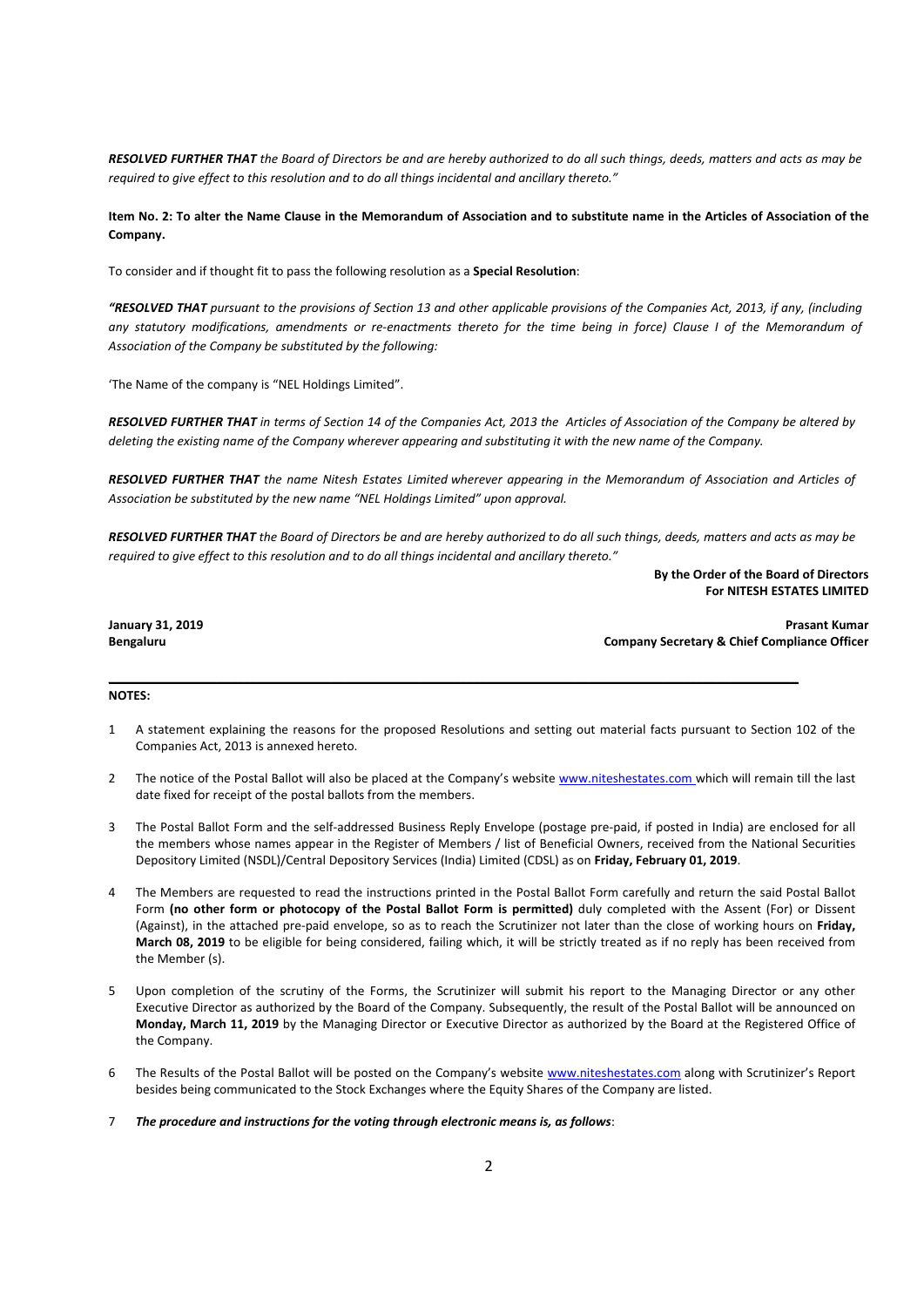Open your web browser during the voting period and log on to the e-voting website https://evoting.karvy.com. Now, fill up the following details in the appropriate boxes:

| User-ID                                                                                                                         | a) For NSDL:- 8 characters DP ID followed by 8 Digits Client ID |  |  |
|---------------------------------------------------------------------------------------------------------------------------------|-----------------------------------------------------------------|--|--|
|                                                                                                                                 | b) For CDSL:- 16 digits beneficiary ID                          |  |  |
| Password: please refer to the cover email enclosing this Notice                                                                 |                                                                 |  |  |
| PAN* Enter your 10 digit alpha-numeric PAN issued by Income Tax Department                                                      |                                                                 |  |  |
| * Members who have not updated their PAN with the Company are requested to use default number 'ABCDE12345'<br>in the PAN field. |                                                                 |  |  |

a) After entering the details appropriately, click on **LOGIN.** 

b) You will reach the Password change menu wherein you are required to mandatorily change your password. The new password shall comprise of minimum 8 characters with at least one upper case (A-Z), one lower case (a-z), one numeric value (0-9) and a special character. The system will prompt you to change your password and update any contact details like mobile, email etc. on first login. You may also enter the secret question and answer of your choice to retrieve your password in case you forget it. It is strongly recommended not to share your password with any other person and take utmost care to keep your password confidential.

c) You need to login again with the new credentials.

- d) On successful login, the system will prompt you to select the EVENT i.e., NITESH ESTATES
- e) On the voting page, the number of shares as held by the shareholder as on the Cut-off Date will appear. If you desire to cast all the votes assenting/dissenting to the Resolution then enter all shares and click "FOR" / "AGAINST" as the case may be. You are not required to cast all your votes in the same manner.
- f) Shareholders holding multiple folios / DEMAT account shall choose the voting process separately for each folios / DEMAT account.
- g) Cast your vote by selecting an appropriate option and click on SUBMIT. A confirmation box will be displayed. Click OK to confirm else CANCEL to modify. Once you confirm, you will not be allowed to modify your vote. During the voting period, shareholders can login any number of times till they have voted on the resolution.
- h) Institutional shareholders (i.e. other than individuals, HUF, NRI, etc.) are required to send scanned copy (PDF/JPG Format) of the relevant Board Resolution/ Authority letter etc. together with attested specimen signature of the duly authorized signatory (ies) who are authorized to vote, to the Scrutinizer through e-mail: sudhindraksfcs@gmail.com

#### **i) Once you have cast your vote on a resolution you will not be allowed to modify it subsequently.**

j) The Portal will remain open for electronic voting from:

| Opening        | $\vert$ :   9.00 A.M. on Thursday, February 07, 2019                 |
|----------------|----------------------------------------------------------------------|
| <b>Closing</b> | $\vert$ :   5.00 P.M. on Friday, March 08, 2019(both days inclusive) |

- k) In case of any queries, you may refer the Frequently Asked Questions (FAQs) for shareholders and e-voting User Manual for shareholders available at the download section of https://evoting.karvy.com or contact Mr. Rajendra Prasad, Karvy Fintech Private Limited at 040-67161500 or at 1800-345-4001 (toll free).
- l) The results of e-voting will be announced by the Company on its website www.niteshestates.com and the same shall also be informed to the stock exchanges.

#### **A STATEMENT PURSUANT TO SECTION 102 OF THE COMPANIES ACT, 2013**

#### **Item No 1:**

Shareholders may be noted that the Board vide circular resolution dated June 11, 2018 had approved to apply for the change of name of the Company from the existing Nitesh Estates Limited" to NEL Holdings Limited.

Subsequently, upon the strategic decisions by the Management and after an internal discussions with various Strategic Advisors, Board Members, Senior Employee and the Industry Experts, it was decided for change in its Business Strategy and accordingly applied for changing its name on 17th January, 2019.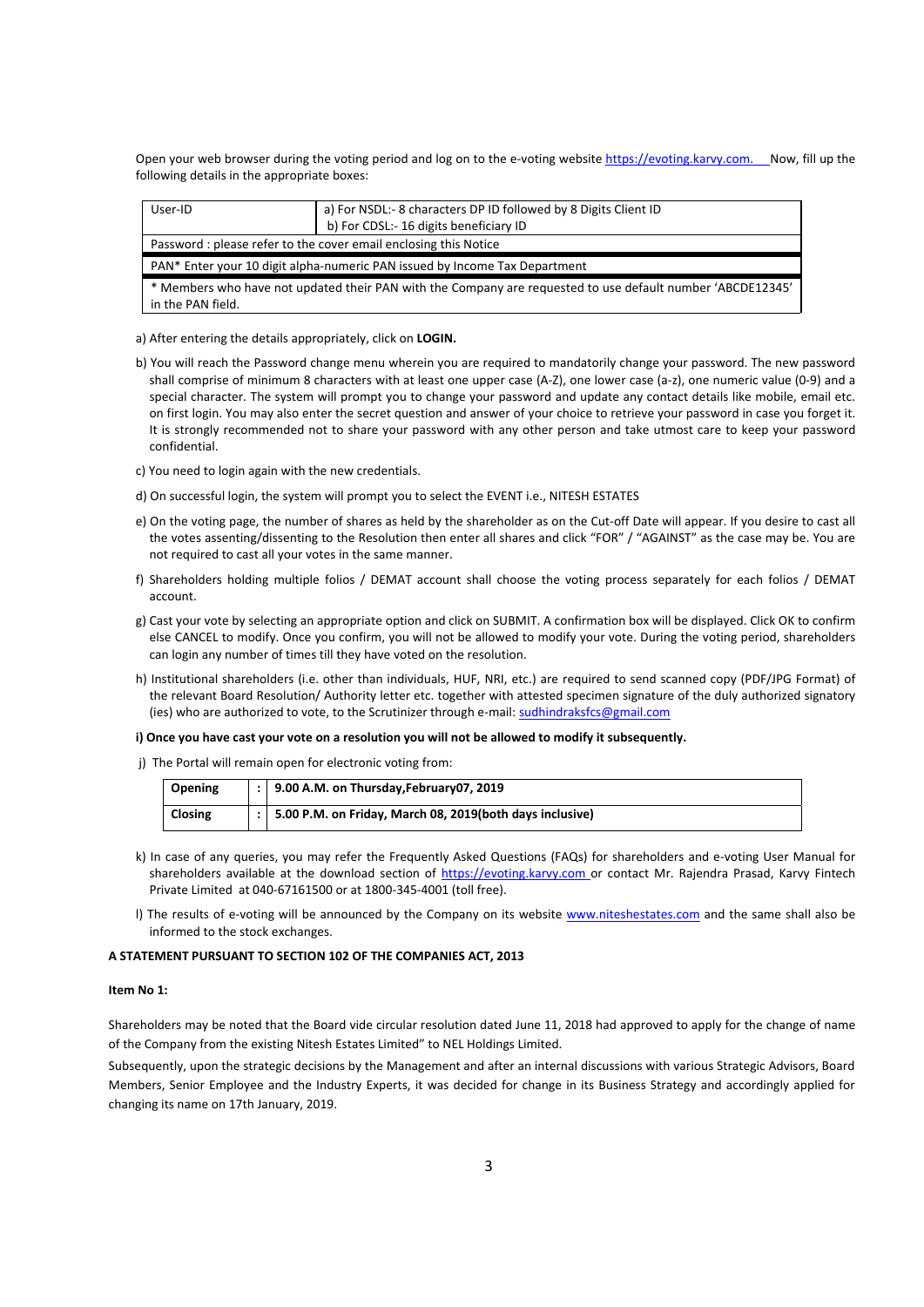Thereafter, in pursuance of the RUN application filed by the Company vide SRN H42190538 dated 17th January, 2019 and the resolution passed by the Board of Directors on 14th June, 2018 by circulation, the Ministry of Corporate Affairs (MCA) vide a name availability letter dated 23rd January, 2019 has made available and reserved the proposed name "NEL Holdings Limited".

The Company has already made its strategic decision in changing its business strategy and shall be soon be exiting from the Residential Housing space.

Currently the Company has 11 on-going residential projects out of which many of them are in the final stages and shall be completed in this calendar year and the few of the above 11 projects may spill over to the following calendar year.

The Shareholders are further informed that once we complete all our obligations of delivery to our customers, other stake holders and lenders in the residential business, the Company shall be exiting this space of home building (Residential) totally.

All the land parcels for the residential projects which we hold and have not launched the project shall either be exited completely or sold down to reduce the debt or converted to commercial wherever the same is feasible.

In this regard, it is decided as a strategy that going forward, the Company will perform in a Holding Company structure constituting with various business verticals such as Office buildings, Healthcare Real estate, Warehousing, Amusement Parks, Hotels & Resorts, Data Centers, etc. including Facilities Management.

As such Nitesh Estates Limited (NEL) will be henceforth named as NEL Holdings.

It may be noted that the change of name will be subject to the further approvals from the Shareholders by way of a Special Resolution and from the Stock Exchanges upon filing an application along with relevant certificates from Chartered Accountant and Company Secretary.

As per the provisions of Sections 13 of the Companies Act, 2013, approval of the Shareholders is required to be accorded for changing the name of the Company by way of a Special Resolution.

Accordingly, the Special Resolution, as set out in Item No. 1, is submitted for approval by shareholders of the Company.None of the Directors are concerned or interested in the Resolution.

#### **Item No 2:**

Shareholders may recall that subsequent to the Board's approval to apply for the change of name of the Company from the existing "Nitesh Estates Limited" to "NEL Holdings Limited" the Company applied for changing its name on 17th January, 2019.

Thereafter, in pursuance of the RUN application filed by the Company vide SRN H42190538 dated 17th January, 2019 and the resolution passed by the Board of Directors on 14th June, 2018 passed by circulation, the Ministry of Corporate Affairs (MCA) vide a name availability letter dated 23rd January, 2019 has made available and reserved the proposed name "NEL Holdings Limited".

It may be noted that the change of name will be subject to the further approvals from the Shareholders by way of a Special Resolution and from the Stock Exchanges upon filing an application along with relevant certificates from Chartered Accountant and Company Secretary.

Further, consequent upon the name approval, it is proposed to alter the "Name Clause" in the Memorandum of Association and change the name of the Company wherever it appears in the Articles of Association.

As per the provisions of Sections 13 and 14 of the Companies Act, 2013, approval of the Shareholders is required to be accorded to alter the Memorandum of Association and the Articles of Association by way of a Special Resolution

Accordingly, a special resolution, as set out in Item No. 2, is submitted for approval by the shareholders of the Company. None of the Directors are concerned or interested in the Resolution.

> **By the Order of the Board of Directors For NITESH ESTATES LIMITED**

**January 31, 2019 Prasant Kumar Bengaluru Company Secretary & Chief Compliance Officer**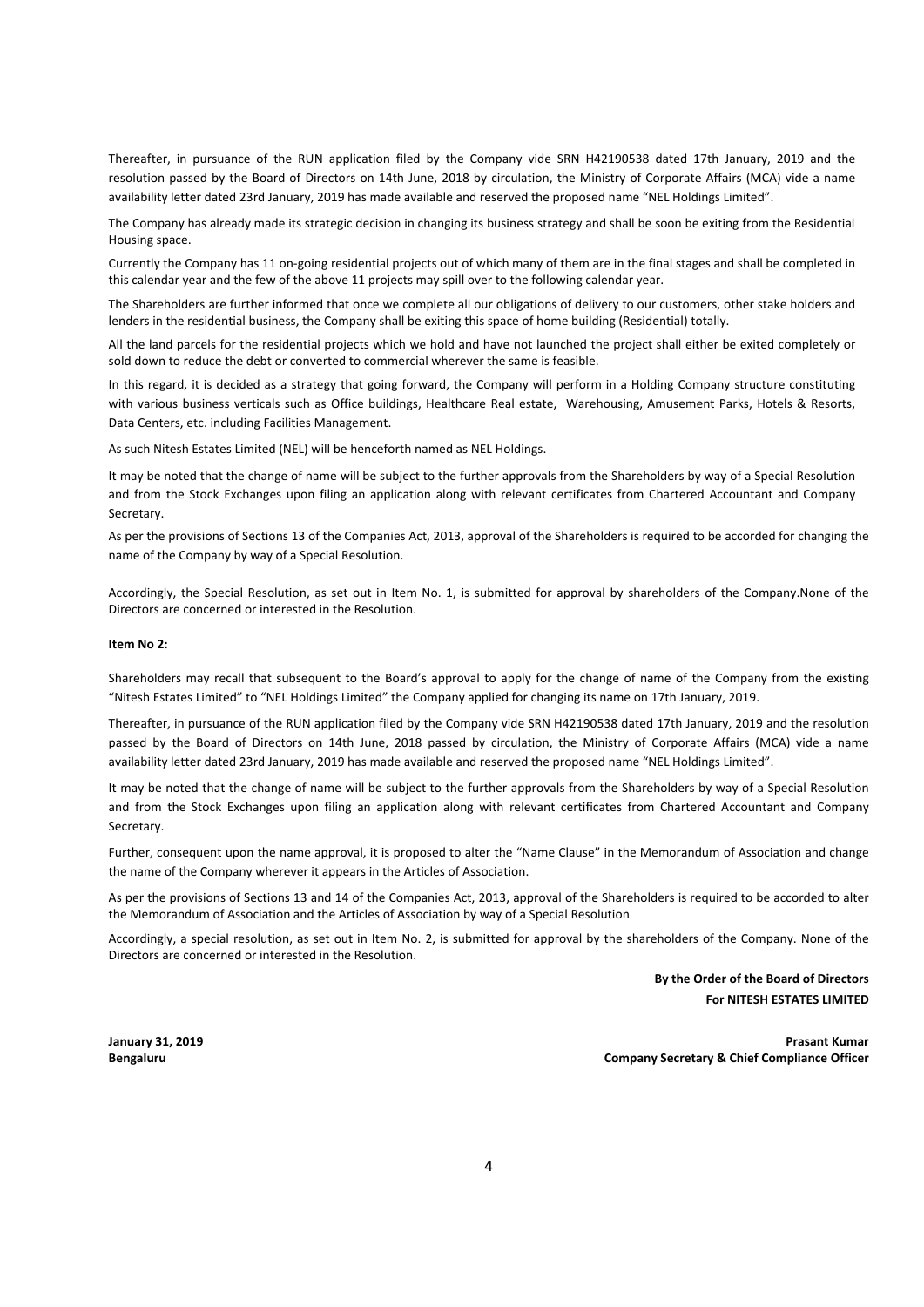# **NITESH ESTATES LIMITED**

(CIN: L07010KA2004PLC033412)

Regd. Office: NITESH TIMESQUARE, 7TH FLOOR, NO.8, M.G. ROAD, BENGALURU-560 001 Ph: +91-80-4017 4000 E.mail: investor@niteshestates.com Web: www.niteshestates.com

| 1. Name and Registered Address of the sole / first<br>named Shareholder | Form MGT-12<br><b>POSTAL BALLOT FORM</b><br><u> ALII II ALII III ALI</u><br><b>CNO</b><br>: HOLDER<br><b>HOLDER ADD</b><br>HOLDER AD1<br>HOLDER AD2<br>HOLDER AD3<br>PIN HOLDER PIN | Serial No.: SLNO |
|-------------------------------------------------------------------------|-------------------------------------------------------------------------------------------------------------------------------------------------------------------------------------|------------------|
| 2. Name(s) of the Joint Shareholder(s) if any                           | <b>SECOND</b><br>÷.,<br><b>THIRD</b>                                                                                                                                                |                  |
| 3. DP ID No. / Client ID No./ Folio No.<br>4. No. of shares held        | : DPID / HOLDER FOL<br>: TOTAL SHAR                                                                                                                                                 |                  |

I / We, hereby exercise my / our vote in respect of the Special Resolutions to be passed through Postal Ballot for the businesses stated in the Postal Ballot Notice by sending my / our Assent (for) or Dissent (against) the said Special resolutions by placing tick mark  $(\checkmark)$  (tick mark) at the appropriate box below:

| Sr.<br>No.       | <b>Subject Matter</b>                                         | No. of shares<br>held by<br>$me$ /us | I / we assent to<br>the resolution<br>(FOR) | I / we dissent<br>to the<br>resolution<br>(AGAINST) |
|------------------|---------------------------------------------------------------|--------------------------------------|---------------------------------------------|-----------------------------------------------------|
|                  | <b>Special Resolution:</b>                                    |                                      |                                             |                                                     |
|                  | To approve the change of name of the Company to "NEL          |                                      |                                             |                                                     |
|                  | Holdings Limited".                                            |                                      |                                             |                                                     |
|                  | <b>Special Resolution:</b>                                    |                                      |                                             |                                                     |
| $\mathfrak{2}$ . | To alter the Name Clause in the Memorandum of Association and |                                      |                                             |                                                     |
|                  | to substitute the name in the Articles of Association of the  |                                      |                                             |                                                     |
|                  | Company.                                                      |                                      |                                             |                                                     |

Place : Date :

Signature of the Shareholder (s) / Authorized Representative

# **ELECTRONIC VOTING PARTICULARS**

| <b>EVEN (E-Voting Event Number)</b> | USER ID | <b>PASSWORD/PIN</b> |
|-------------------------------------|---------|---------------------|
| EVENT NO                            | USER ID | PWD                 |

**Note:**

**(i) PLEASE SEND YOUR POSTAL BALLOT FORM IN THE ENVELOPE ENCLOSED HEREWITH (ii) PLEASE READ CAREFULLY THE INSTRUCTIONS PRINTED OVERLEAF BEFORE EXERCISING THE VOTE.**